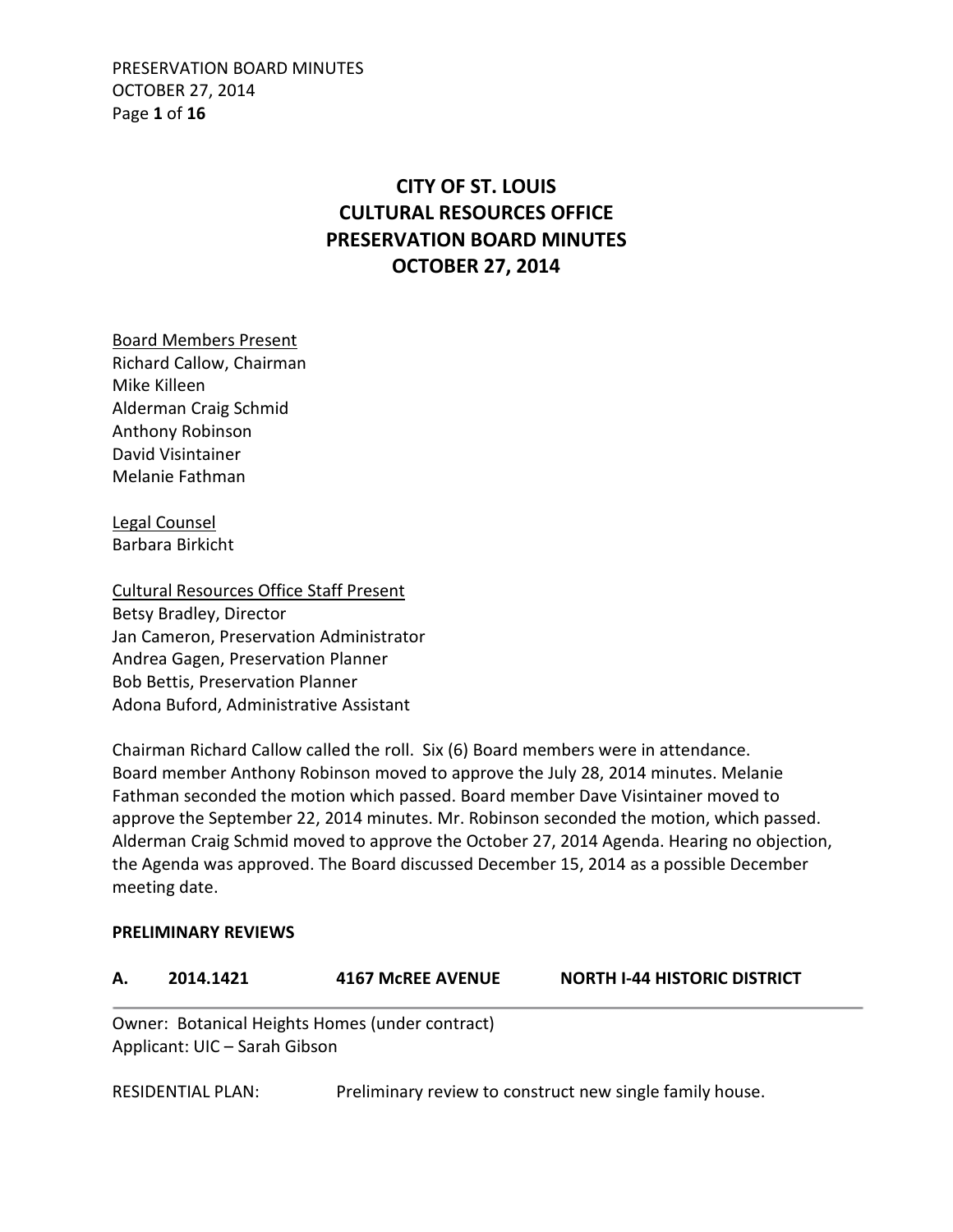### PRESERVATION BOARD MINUTES OCTOBER 27, 2014 Page **2** of **16**

| PROCEEDINGS:              | On October 27, 2014, the Preservation Board of the City of St.<br>Louis met, pursuant to Ordinance #64689 of the City Code to<br>consider a preliminary review application to construct a single-<br>family residence at 4167 McRee located in the North I-44 Local<br>Historic District. Botanical Heights Homes, LLC, the owner,<br>submitted the application.                                                                                                                                 |  |
|---------------------------|--------------------------------------------------------------------------------------------------------------------------------------------------------------------------------------------------------------------------------------------------------------------------------------------------------------------------------------------------------------------------------------------------------------------------------------------------------------------------------------------------|--|
|                           | Board members Richard Callow (Chairman), David Visintainer,<br>Alderman Craig Schmid, Melanie Fathman, Anthony Robinson,<br>and Michael Killeen were present for the testimony for this<br>agenda item.                                                                                                                                                                                                                                                                                          |  |
|                           | Betsy Bradley, Director of the Cultural Resources Office, presented<br>images of the proposed construction and reviewed it in terms of<br>the North I-44 Historic District Standards.<br>Brent Crittenden, representing UIC and Botanical Heights Homes<br>LLC, explained some of the intentions of the design. He stated that<br>he would be opposed to changing exterior materials from those<br>proposed and would prefer not to place the house differently in<br>terms of the setback line. |  |
| <b>FINDINGS OF FACTS:</b> | The Preservation Board found that:<br>the proposed site for construction, 4167 McRee, is located in<br>the North I-44 Local Historic District. The design is proposed<br>for only this location;                                                                                                                                                                                                                                                                                                 |  |
|                           | the applicant proposes to construct one multi-story house in a<br>٠<br>contemporary design on a large property with a wide side<br>yard to the east, a condition that makes the east side of the<br>house highly visible;                                                                                                                                                                                                                                                                        |  |
|                           | a dark red brick, the dominant material in the district, is<br>proposed for approximately half of the street-facing portion of<br>the house. This material and its color comply with the district<br>standards;                                                                                                                                                                                                                                                                                  |  |
|                           | the proportion of cement board siding, comprising the other<br>٠<br>half of the front façade, is certainly greater than the standards<br>suggest for wood to be used on visible elevations in the<br>district. The highly-visible east side of the proposed house will<br>be entirely sided. This expanse of siding does not comply with<br>the district standards;                                                                                                                              |  |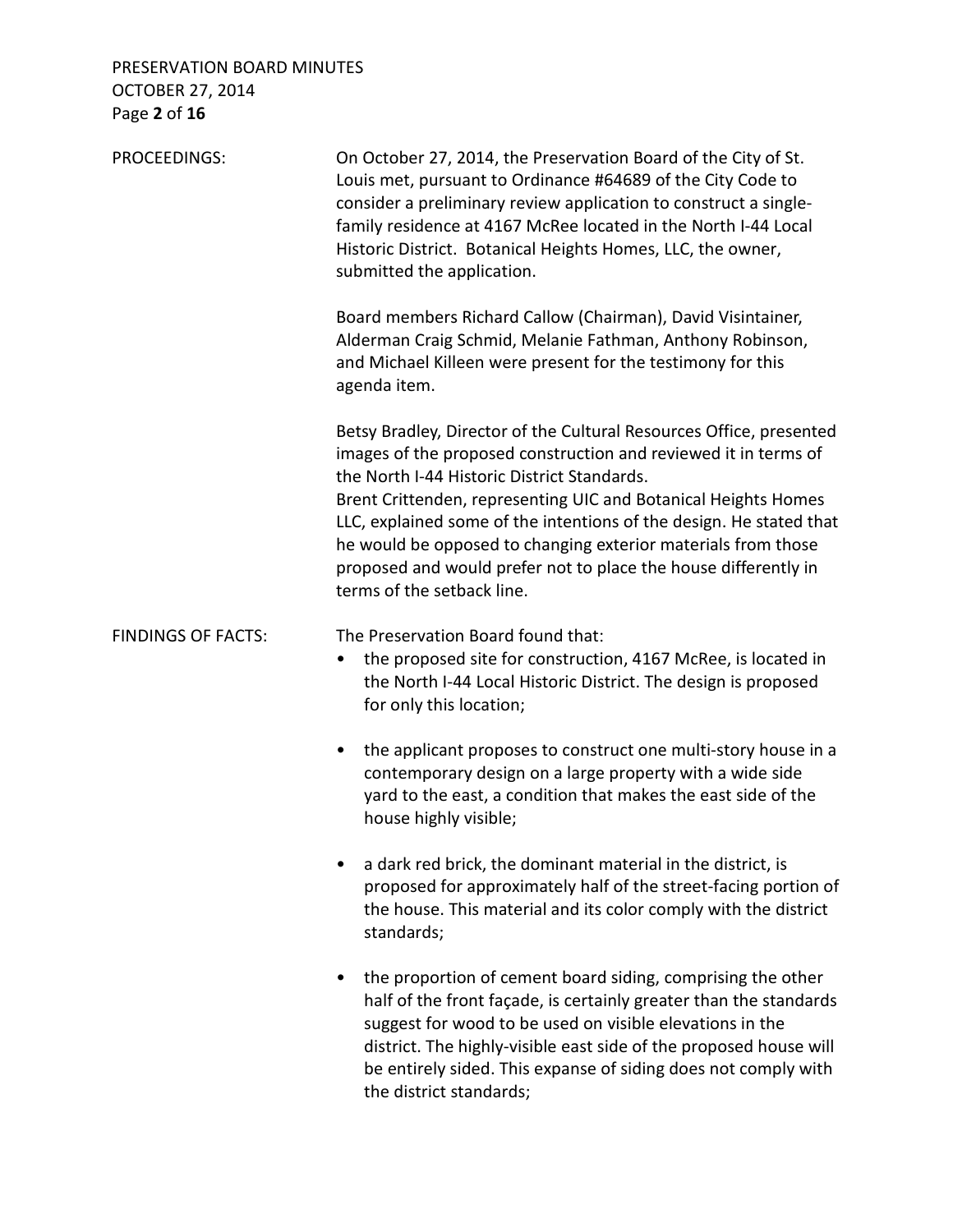|                        | the contemporary design of the building does not comply with<br>most of the other standards or new construction and does not<br>meet a "first glance" visual compatibility test that the<br>standards are worded to support;                                                                                                     |
|------------------------|----------------------------------------------------------------------------------------------------------------------------------------------------------------------------------------------------------------------------------------------------------------------------------------------------------------------------------|
|                        | the McRee Town West Redevelopment Corporation has not<br>$\bullet$<br>adopted any redevelopment plan that precludes jurisdiction of<br>the historic district new construction standards;<br>no minor changes can bring the house into compliance with<br>٠<br>the majority of the standards; and                                 |
|                        | the lack of compliance is sufficient to support withholding<br>$\bullet$<br>preliminary approval of the project and consistent with the<br>Preservation Board's adherence to the use of compliant<br>materials on new construction in this district and supporting<br>historic district standards for new construction.          |
| <b>BOARD DECISION:</b> | It was the decision of the Preservation Board to withhold<br>preliminary approval of the project until the applicant addresses<br>the exterior materials, setback line and single slope roof. The<br>motion was made by Board Member Anthony Robinson.<br>Mr. Visintainer seconded the motion. The motion passed<br>unanimously. |

|  | 2014.1422 | 4056 RUSSELL BLVD. | <b>SHAW HISTORIC DISTRICT</b> |
|--|-----------|--------------------|-------------------------------|
|--|-----------|--------------------|-------------------------------|

### Owner: Mel Brandt Applicant: Bill and Maureen McCuen

| <b>COMMERCIAL PLAN:</b> | Preliminary review to rehabilitate one-story commercial building.                                                                                                                                                                                                                                                                                                                                                                                                                              |
|-------------------------|------------------------------------------------------------------------------------------------------------------------------------------------------------------------------------------------------------------------------------------------------------------------------------------------------------------------------------------------------------------------------------------------------------------------------------------------------------------------------------------------|
| PROCEEDINGS:            | On October 27, 2014, the Preservation Board of the City of St.<br>Louis met, pursuant to Ordinance #64689 of the City Code, to<br>consider a preliminary review application for exterior redesign of<br>a one-story vacant and derelict concrete block commercial<br>building at 4056 Russell Avenue, located in the Shaw Certified<br>Local Historic District.<br>Board members Richard Callow (Chairman), David Visintainer,<br>Alderman Craig Schmid, Anthony Robinson, Melanie Fathman and |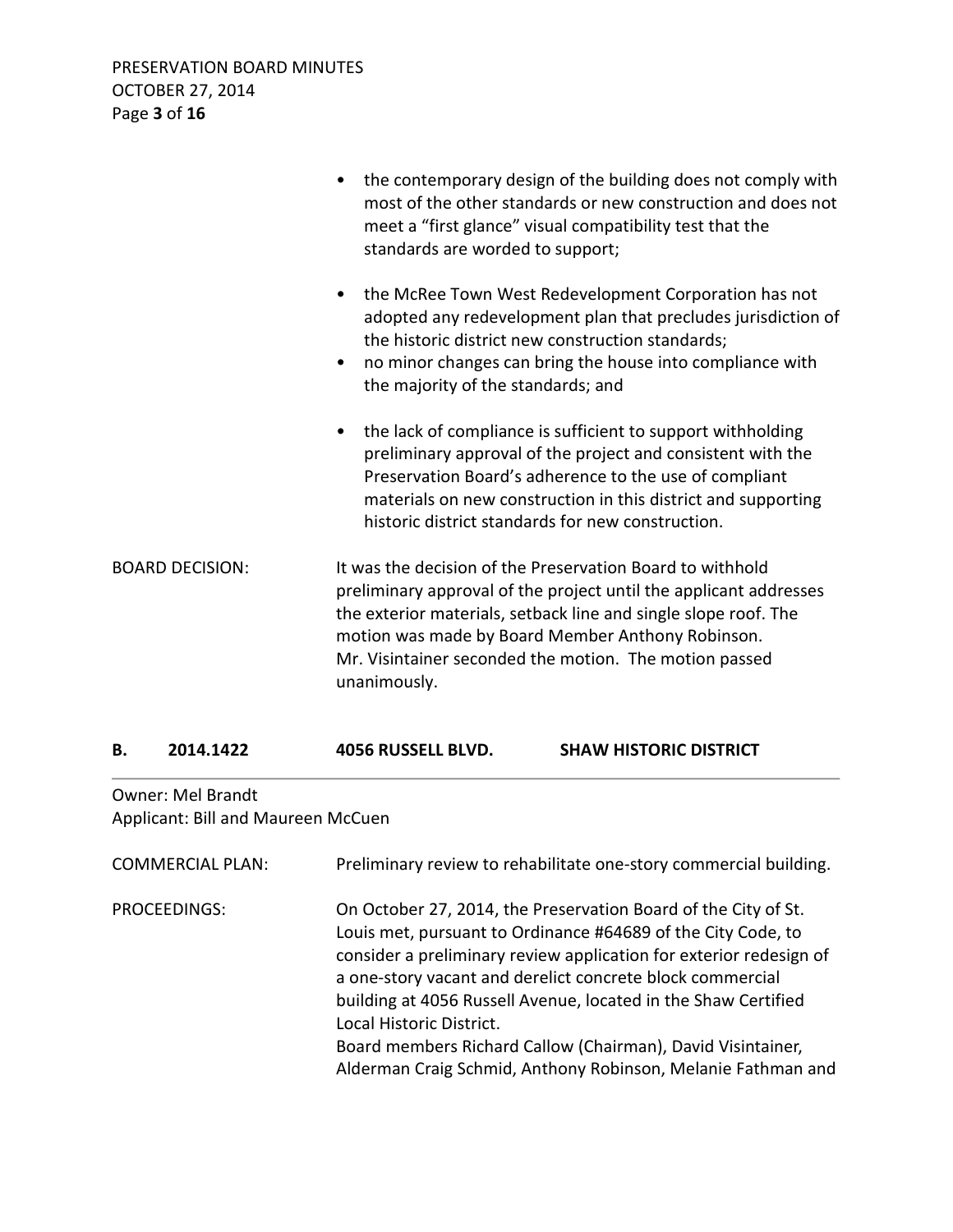#### PRESERVATION BOARD MINUTES OCTOBER 27, 2014 Page **4** of **16**

 Michael Killeen were present for the testimony for this agenda item.

 Jan Cameron of the Cultural Resources Office discussed the project, testifying that 4056 Russell is considered a non contributing building to the historic district, being constructed in 1965, long after the district's period of significance; and that the building when constructed was a very modest example of Mid century Modern design, and furthermore had been altered from its original appearance. Ms. Cameron stated that while some elements of the proposed redesign did not strictly comply with the historic district standards, the architect had attempted to relate the redesign to the existing historic fabric using a contemporary vocabulary that referenced historic materials and precedent. She testified that the same methodology had received previous Preservation Board approval for the applicant's redesign of the adjacent 1960 service station at 4066 Russell. William McCuen, architect and owner, appeared in support of the project.

FINDINGS OF FACTS: The Preservation Board found that:

- the proposed site for construction, 4056 Russell Boulevard, is located in the Shaw Local Historic District but is a noncontributing resource in that district;
- the original Mid-century Modern design of the building was very minimal, and has since been inappropriately altered;
- the property will be developed together with the conversion of the adjacent service station at 4066 Russell, and will display similar design elements and exterior materials; the proposed exterior materials are generally in compliance with the Shaw Historic District Standards; and
- the proposed redesign of the building, while thoroughly contemporary, does to some extent reference historic details found within the historic district and the Standards do not prohibit contemporary design that is deemed compatible with historic buildings.
- BOARD DECISION: It was the decision of the Preservation Board to grant preliminary approval to the project, with the stipulation that final drawings and exterior material finishes are reviewed and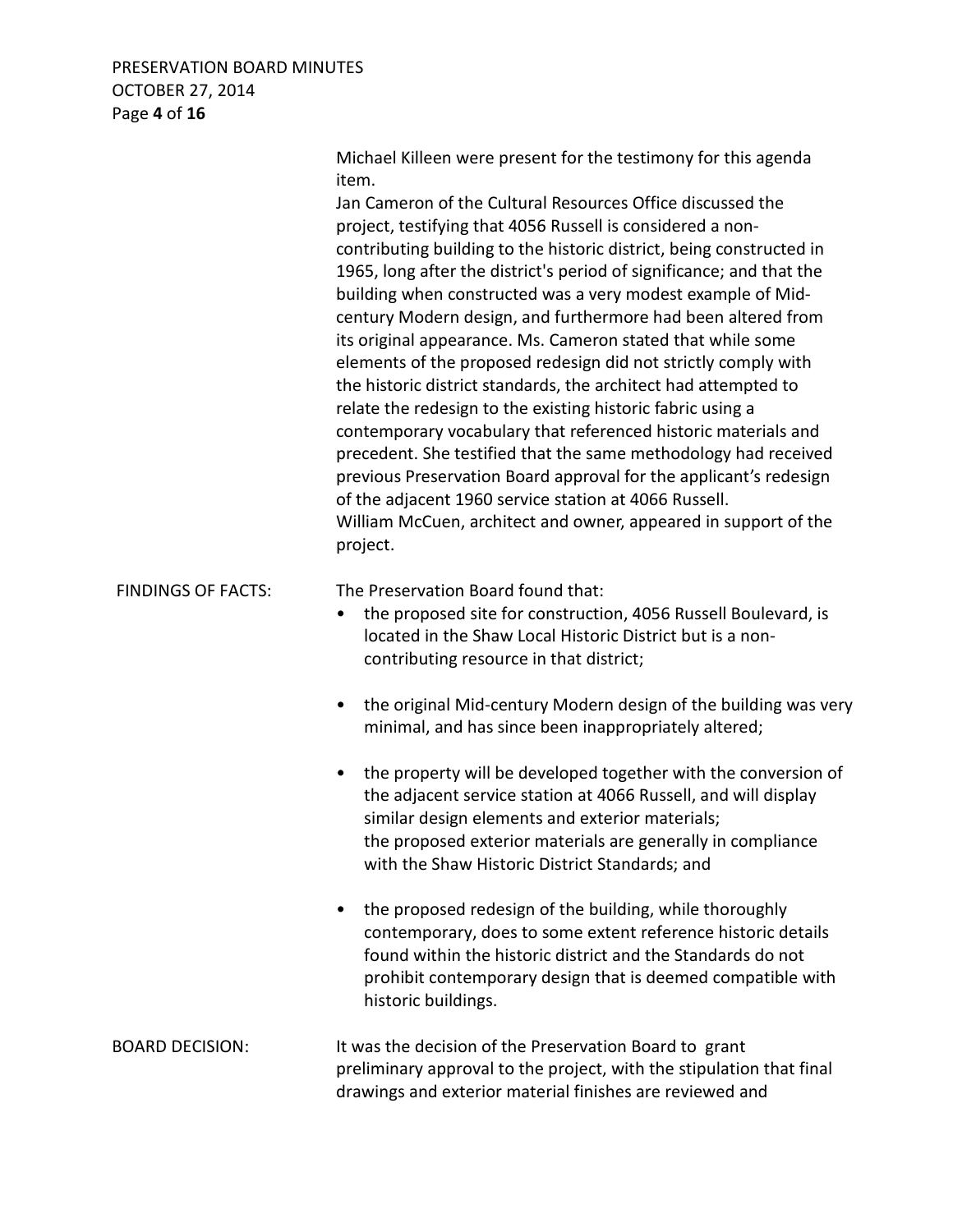approved by the Cultural Resources Office. The motion was made by Board Member David Visintainer. Ms. Fathman seconded the motion. The motion passed unanimously. **C. 2014.1471 2851 GRAVOIS AVENUE FOX PARK HISTORIC DISTRICT**  Owner/Applicant: Quik Trip Corporation – Gwen Keen DEMOLITION PLAN: Preliminary review to demolish a commercial building and new construction. PROCEEDINGS: On October 27, 2014, the Preservation Board of the City of St. Louis met, pursuant to Ordinance #64689 of the City Code, to consider a preliminary review application to construct a gas station and convenience store building and pump canopy at 2851 Gravois Avenue, located in the Fox Park Certified Local Historic District. Board members Richard Callow (Chairman), David Visintainer, Alderman Craig Schmid, Anthony Robinson, Melanie Fathman and Michael Killeen were present for the testimony for this agenda item. Bob Bettis of the Cultural Resources Office discussed the project, testifying that although the proposed gas station at 2851 Gravois does not in general comply with the Fox Park standards, the Board should grant preliminary approval due to the fact that the standards for commercial buildings are not well addressed and the concept of a modern gas station is not easily reviewable. FINDINGS OF FACTS: The Preservation Board found that: • the proposed site for construction, 2851 Gravois Boulevard, is located in the Fox Park Local Historic District; it is at the southern tip of the district; • the proposal is to replace the existing facility with the latest prototype QuikTrip design; • the new construction standards, and the requirement for a Model Example for proposed new construction, do not appear to have been adopted with the construction of a QuikTrip in mind. There is considerable rationale for the replacement

QuikTrip facility, located on a primarily commercial street, to

have the appearance of the standard QuikTrip;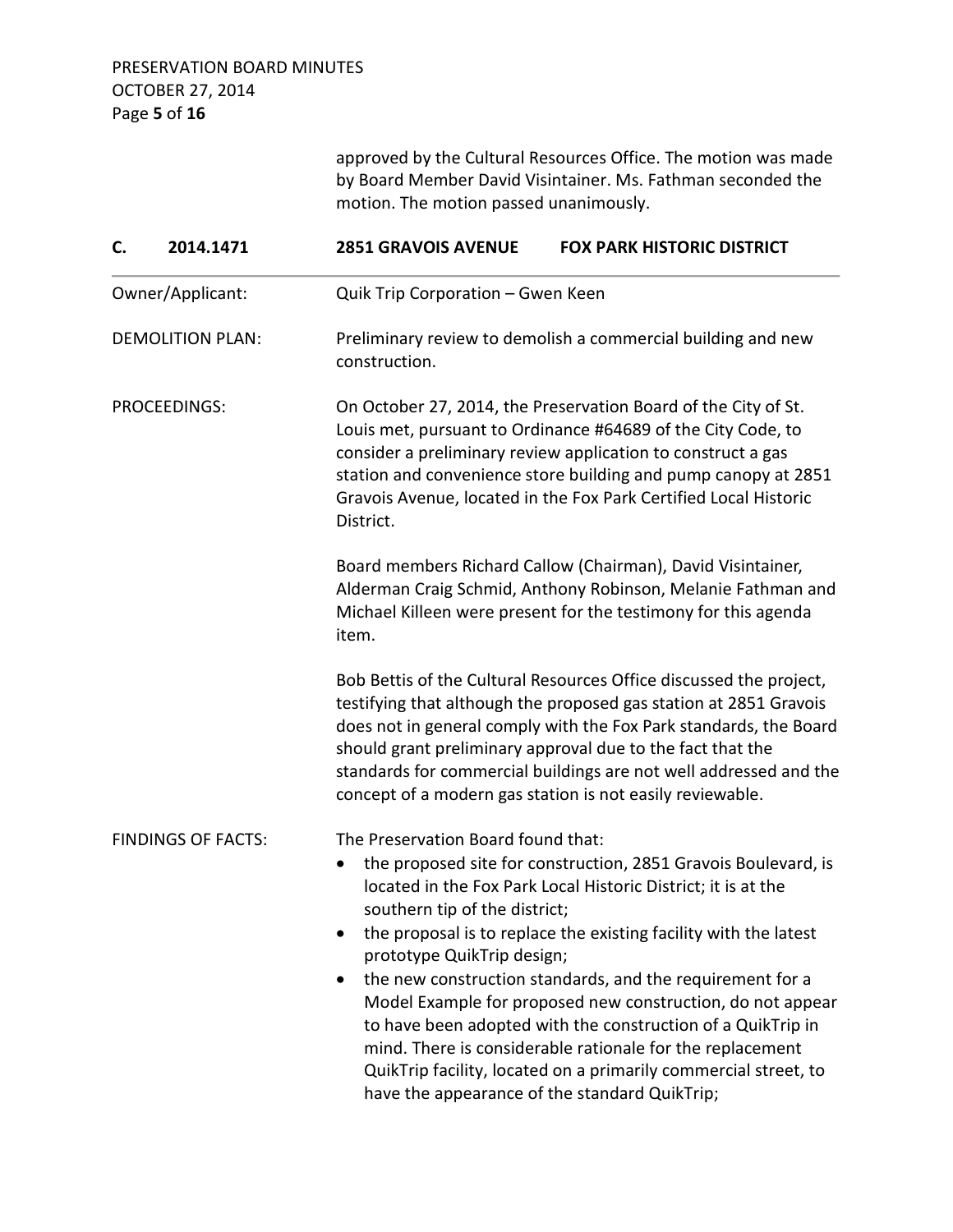| <b>BOARD DECISION:</b> |           | and<br>$\bullet$<br>Park Historic District standards;<br>$\bullet$<br>and<br>$\bullet$<br>standards. | the facts that the facility is a replacement one and occupies<br>the entirety of a small, irregularly-shaped block at the edge of<br>the historic district were considered in the review of the<br>design. In this case, placement of the building and pump<br>canopy on the property, use of materials, and extent of<br>landscaping and signage has been of concern even if the final<br>proposal does not meet all standards for new construction;<br>the design, mass, scale, proportions, ratio of solid-to-void, and<br>façade materials are that of a modern gas station and<br>convenience market facility and partially comply with the Fox<br>the building is proposed to be set at the western edge of the<br>lot where the relationship of the building wall to the sidewalk<br>will be urban in character. Given the use and location within<br>the district, the fact that it does not hold the building line with<br>buildings on adjacent blocks is deemed appropriate;<br>the monument sign is slightly taller than the original but will<br>be the same design and in the same location as the existing;<br>the retaining wall, as originally proposed, does not meet the<br>requirement for a Model Example. QuikTrip is working with<br>staff to develop a wall design that comes closer to meeting the<br>It was the decision of the Preservation Board to grant preliminary<br>approval to the project, with the stipulation that final drawings<br>and exterior material finishes are reviewed and approved by the |
|------------------------|-----------|------------------------------------------------------------------------------------------------------|-------------------------------------------------------------------------------------------------------------------------------------------------------------------------------------------------------------------------------------------------------------------------------------------------------------------------------------------------------------------------------------------------------------------------------------------------------------------------------------------------------------------------------------------------------------------------------------------------------------------------------------------------------------------------------------------------------------------------------------------------------------------------------------------------------------------------------------------------------------------------------------------------------------------------------------------------------------------------------------------------------------------------------------------------------------------------------------------------------------------------------------------------------------------------------------------------------------------------------------------------------------------------------------------------------------------------------------------------------------------------------------------------------------------------------------------------------------------------------------------------------------------------------------------|
| D.                     | 2014.1472 | The motion passed unanimously.<br>624 SO. BROADWAY                                                   | Cultural Resources Office. The motion was made by Board<br>Member Melanie Fathman. Mr. Visintainer seconded the motion.<br><b>CITY LANDMARK #4</b>                                                                                                                                                                                                                                                                                                                                                                                                                                                                                                                                                                                                                                                                                                                                                                                                                                                                                                                                                                                                                                                                                                                                                                                                                                                                                                                                                                                        |
|                        |           |                                                                                                      |                                                                                                                                                                                                                                                                                                                                                                                                                                                                                                                                                                                                                                                                                                                                                                                                                                                                                                                                                                                                                                                                                                                                                                                                                                                                                                                                                                                                                                                                                                                                           |

Owner: Eugene Field House Foundation Applicant: Dennis G. Tacchi

| <b>COMMERCIAL PLAN:</b> | Preliminary review to construct an addition with a glazed bridge.                                                                                                                                    |
|-------------------------|------------------------------------------------------------------------------------------------------------------------------------------------------------------------------------------------------|
| PROCEEDINGS:            | On October 27, 2014, the Preservation Board of the City of St.<br>Louis met, pursuant to Ordinance #64689 of the City Code, to<br>consider a preliminary review application to construct an addition |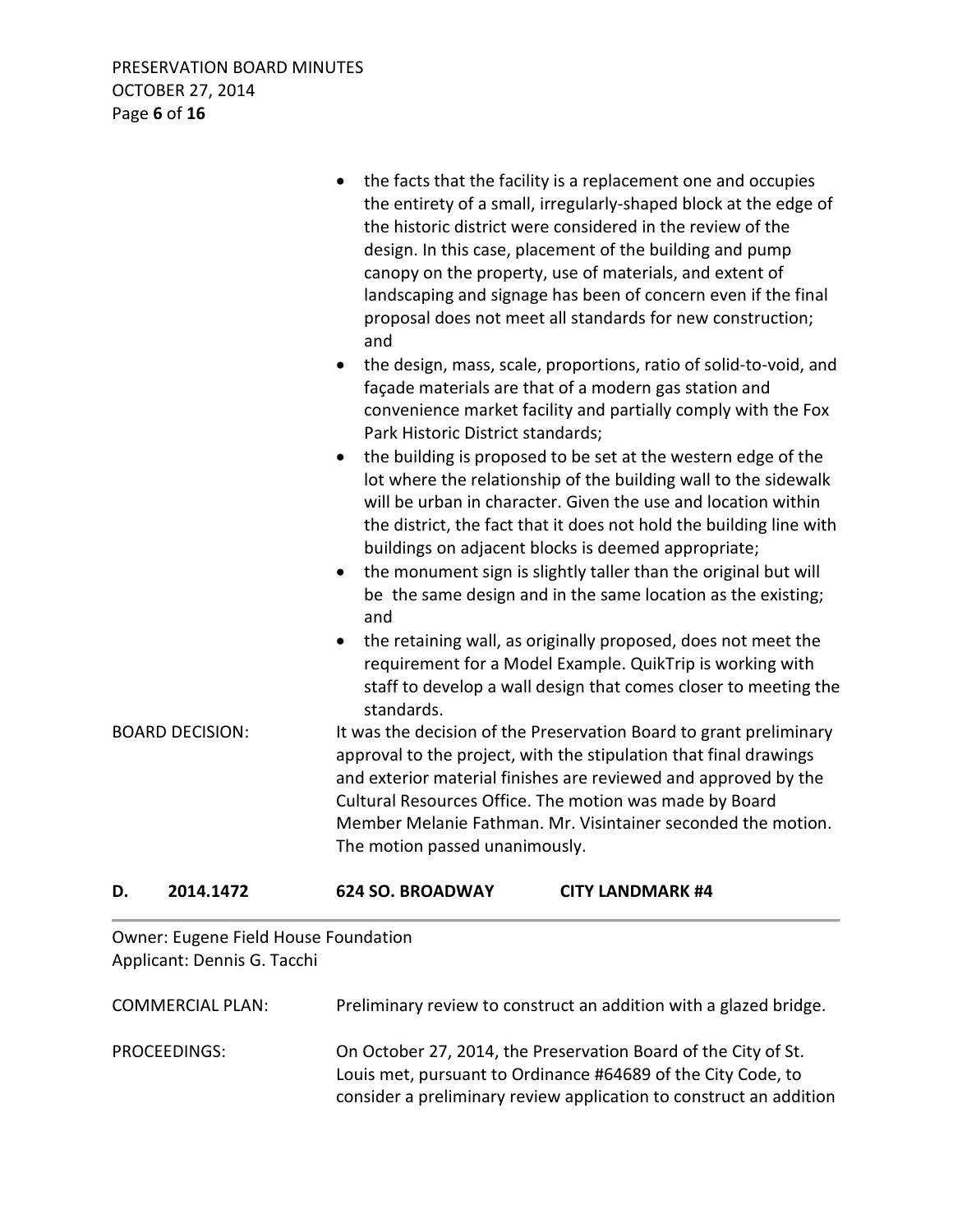PRESERVATION BOARD MINUTES OCTOBER 27, 2014 Page **7** of **16**

|                           | to the Eugene Field House, City Landmark #4. The project includes<br>a glazed bridge that would be located on the Landmark site.<br>Architect Dennis G. Tacchi submitted the application on behalf of<br>the Eugene Field House Foundation.<br>Board members Richard Callow (Chairman), David Visintainer,<br>Alderman Craig Schmid, Melanie Fathman, Anthony Robinson,<br>and Michael Killeen were present for the testimony for this<br>agenda item.                                                                                                                                                                                                                                                                                                                                                                                                                                                                                                                                                                                                                                                                                                                                                                                                                                                                        |  |
|---------------------------|-------------------------------------------------------------------------------------------------------------------------------------------------------------------------------------------------------------------------------------------------------------------------------------------------------------------------------------------------------------------------------------------------------------------------------------------------------------------------------------------------------------------------------------------------------------------------------------------------------------------------------------------------------------------------------------------------------------------------------------------------------------------------------------------------------------------------------------------------------------------------------------------------------------------------------------------------------------------------------------------------------------------------------------------------------------------------------------------------------------------------------------------------------------------------------------------------------------------------------------------------------------------------------------------------------------------------------|--|
|                           |                                                                                                                                                                                                                                                                                                                                                                                                                                                                                                                                                                                                                                                                                                                                                                                                                                                                                                                                                                                                                                                                                                                                                                                                                                                                                                                               |  |
|                           | Betsy Bradley, Director of the Cultural Resources Office, presented<br>images of the proposed construction and discussed the project.<br>She noted that the design of the museum addition to the Field<br>House, which is also a National Historic Landmark, involved a<br>number of stakeholders as the project evolved.                                                                                                                                                                                                                                                                                                                                                                                                                                                                                                                                                                                                                                                                                                                                                                                                                                                                                                                                                                                                     |  |
| <b>FINDINGS OF FACTS:</b> | The Preservation Board found that:<br>the Eugene Field House at 634 S. Broadway is City Landmark<br>#4;<br>the designation of the City landmark and subsequent National<br>Historic Landmark nomination emphasize the importance of<br>the property's ability to convey what the Field family row<br>house was like even though the rest of Walsh's Row is no<br>longer extant;<br>the proposed addition would increase the functionality and<br>$\bullet$<br>accessibility of the Field House as a museum and thereby<br>supports the long-term preservation and use of the property<br>in that capacity;<br>only the bridge connecting the addition to the Field House is<br>$\bullet$<br>located on the Landmark Site. Cultural Resources Office staff<br>members have participated as stakeholders in the review of<br>the design and the conversations about the effect of the<br>entire addition on the context of the Field House;<br>the addition north of the Field House recalls the long group of<br>$\bullet$<br>row houses of Walsh's Row in that the modules of the S.<br>Broadway façade echo the width and depth of the Field<br>House. The brick walls of the one-story addition have windows<br>and a series of stone lintels and sills that refer to the openings<br>in the main floor of the Field House; |  |

• the connecting bridge is raised above the grade of the yard to meet the main floor level and is set back from the street façade. The glazed passageway is minimal in presence and an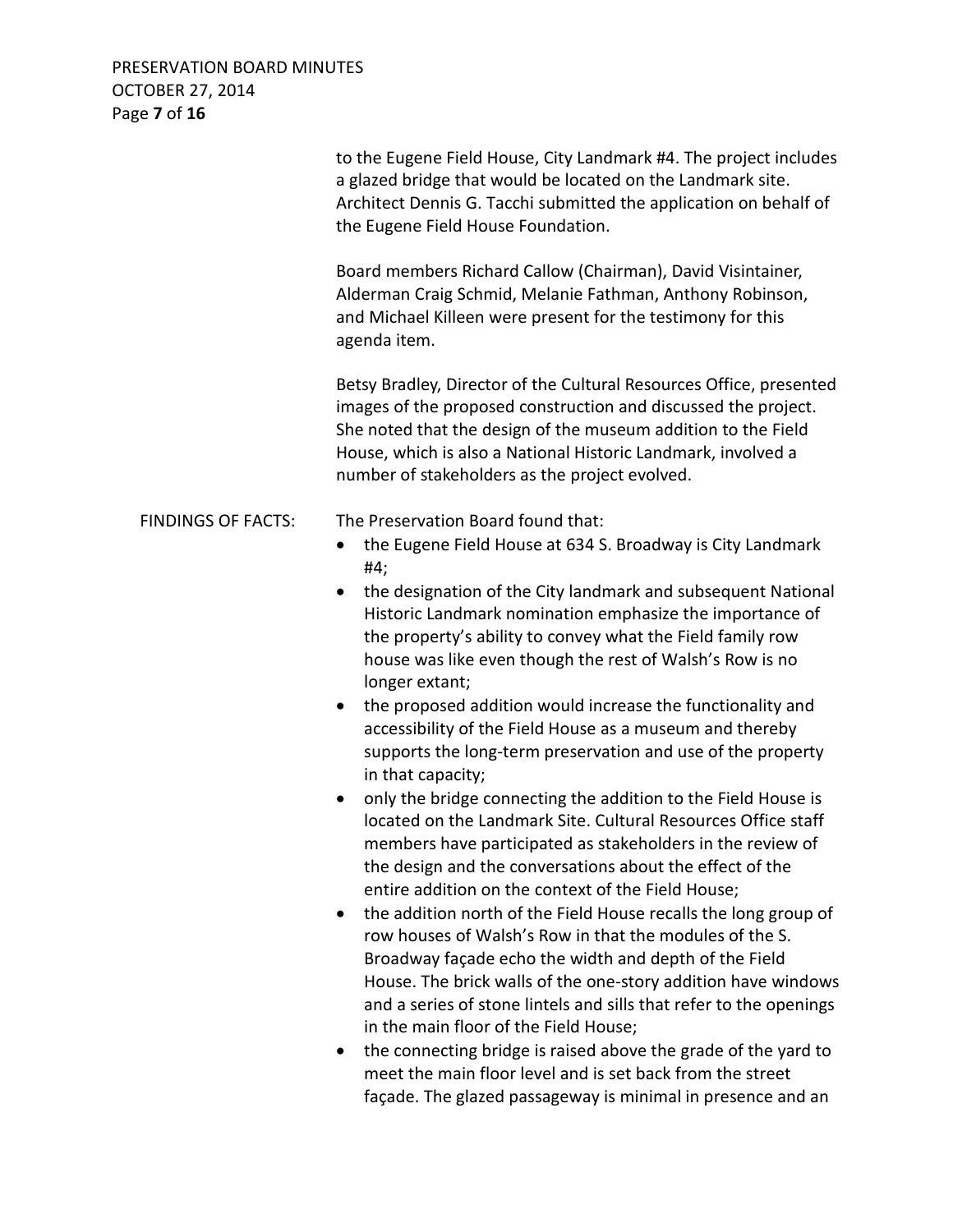PRESERVATION BOARD MINUTES OCTOBER 27, 2014 Page **8** of **16**

|                        | appropriate means to connect the addition to the row house<br>while leaving the volume and form of the row house<br>unaltered;<br>the need to convert one window created in the north wall<br>$\bullet$<br>during the 1930s to a door for access from the bridge is a<br>minimal change in an altered portion of the Landmark; and<br>the design of the museum addition relates to and<br>$\bullet$<br>complements the Eugene Field House and establishes an<br>appropriate physical context for the Landmark. |
|------------------------|----------------------------------------------------------------------------------------------------------------------------------------------------------------------------------------------------------------------------------------------------------------------------------------------------------------------------------------------------------------------------------------------------------------------------------------------------------------------------------------------------------------|
| <b>BOARD DECISION:</b> | It was the decision of the Preservation Board to grant<br>preliminary approval to the project, with the condition that final<br>exterior materials and finishes are approved by the Cultural<br>Resources Office staff. The motion was made by Board Member<br>David Visintainer. Alderman Schmid seconded the motion. The<br>motion passed unanimously.                                                                                                                                                       |

# **E. 2014.1476 1923-25 SO. 10TH STREET SOULARD HISTORIC DISTRICT**

Owner: Renovations Unlimited Applicant: Maureen McMillan

| <b>COMMERCIAL PLAN:</b> | Preliminary review to rehab building and construct two additions.                                                                                                                                                                                                                                                                                                                                                                                                                              |
|-------------------------|------------------------------------------------------------------------------------------------------------------------------------------------------------------------------------------------------------------------------------------------------------------------------------------------------------------------------------------------------------------------------------------------------------------------------------------------------------------------------------------------|
| <b>PROCEEDINGS:</b>     | On October 27, 2014, the Preservation Board of the City of St.<br>Louis met, pursuant to Ordinance #64689 of the City Code, to<br>consider a preliminary review application for the rehabilitation of<br>a two-story vacant and derelict multi-family building at 1923-25 S.<br>10 <sup>th</sup> Street, located in the Soulard Local Historic District.                                                                                                                                       |
|                         | Board members Richard Callow (Chairman), David Visintainer,<br>Alderman Craig Schmid, Anthony Robinson, Melanie Fathman and<br>Michael Killeen were present for the testimony for this agenda<br>item.                                                                                                                                                                                                                                                                                         |
|                         | Jan Cameron of the Cultural Resources Office discussed the<br>project, testifying that 1923-15 S. $10^{th}$ Street was a significant<br>historic building, dating from the mid-19 <sup>th</sup> century and its very<br>fragile condition made its rehabilitation as a single-family building<br>infeasible; the developers therefore were proposing two additions<br>to the building, on the north and south, both Semi-Public Facades,<br>to accommodate its conversion to two semi-detached |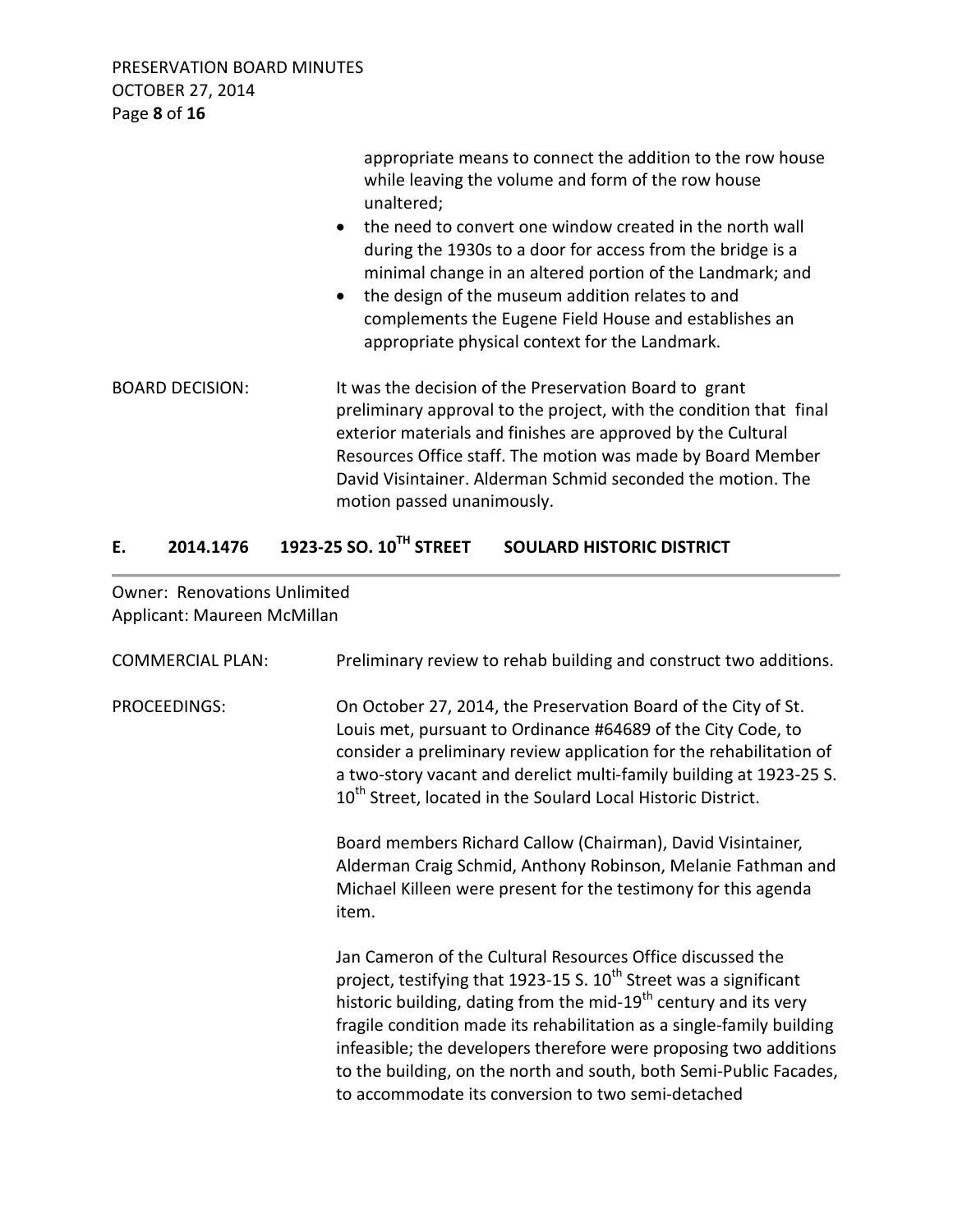#### PRESERVATION BOARD MINUTES OCTOBER 27, 2014 Page **9** of **16**

|                           | townhouses. Ms. Cameron stated that the Soulard Historic District<br>standards do not allow such additions except at the rear of Semi-<br>Public Facades. However, the house's siting is unusual, being<br>parallel to the side street and leaving little or no rear yard. She<br>stated also that the developers had worked with the Cultural<br>Resources Office to refine the design of the additions, which are<br>to be placed at the building line on S. 10 <sup>th</sup> Street to appear as<br>separate attached buildings. Originally 1923-25 S. 10 <sup>th</sup> Street had<br>been flanked by similar historic structures. She also testified that<br>the Soulard Restoration Group was in support of the project. |
|---------------------------|-------------------------------------------------------------------------------------------------------------------------------------------------------------------------------------------------------------------------------------------------------------------------------------------------------------------------------------------------------------------------------------------------------------------------------------------------------------------------------------------------------------------------------------------------------------------------------------------------------------------------------------------------------------------------------------------------------------------------------|
|                           | Maureen McMillan, historic preservation consultant, testified on<br>behalf of the project. She stated that the developers would be<br>applying for Historic Tax Credits, and that they had worked with<br>the Soulard Restoration Group, which had made several<br>suggestions that had been incorporated in the design of the<br>additions.                                                                                                                                                                                                                                                                                                                                                                                  |
| <b>FINDINGS OF FACTS:</b> | The Preservation Board found that:<br>the proposed site for rehabilitation, 1923-25 S. 10 <sup>th</sup> Street, is a<br>contributing resource to the Soulard Local Historic District;<br>the building is in very poor condition and its rehabilitation as a<br>single-family is therefore not viable; its conversion to two semi-<br>detached townhouses will require additions to the existing<br>structure;<br>the project is in compliance with the Soulard Historic District<br>Standards, with the exception of the placement of additions on<br>the building's Semi-Public Facades; and that<br>placement of the additions at the side elevations is necessitated<br>by the property having no rear yard.               |
| <b>BOARD DECISION:</b>    | It was the decision of the Preservation Board to grant preliminary<br>approval to the project based upon economic hardship relating to<br>the difficulties of the property's rehabilitation with no rear yard;<br>and with the stipulation that final drawings and exterior material<br>finishes are reviewed and approved by the Cultural Resources<br>Office. The motion was made by Alderman Craig Schmid. Mr.<br>Robinson seconded the motion. The motion passed unanimously.                                                                                                                                                                                                                                             |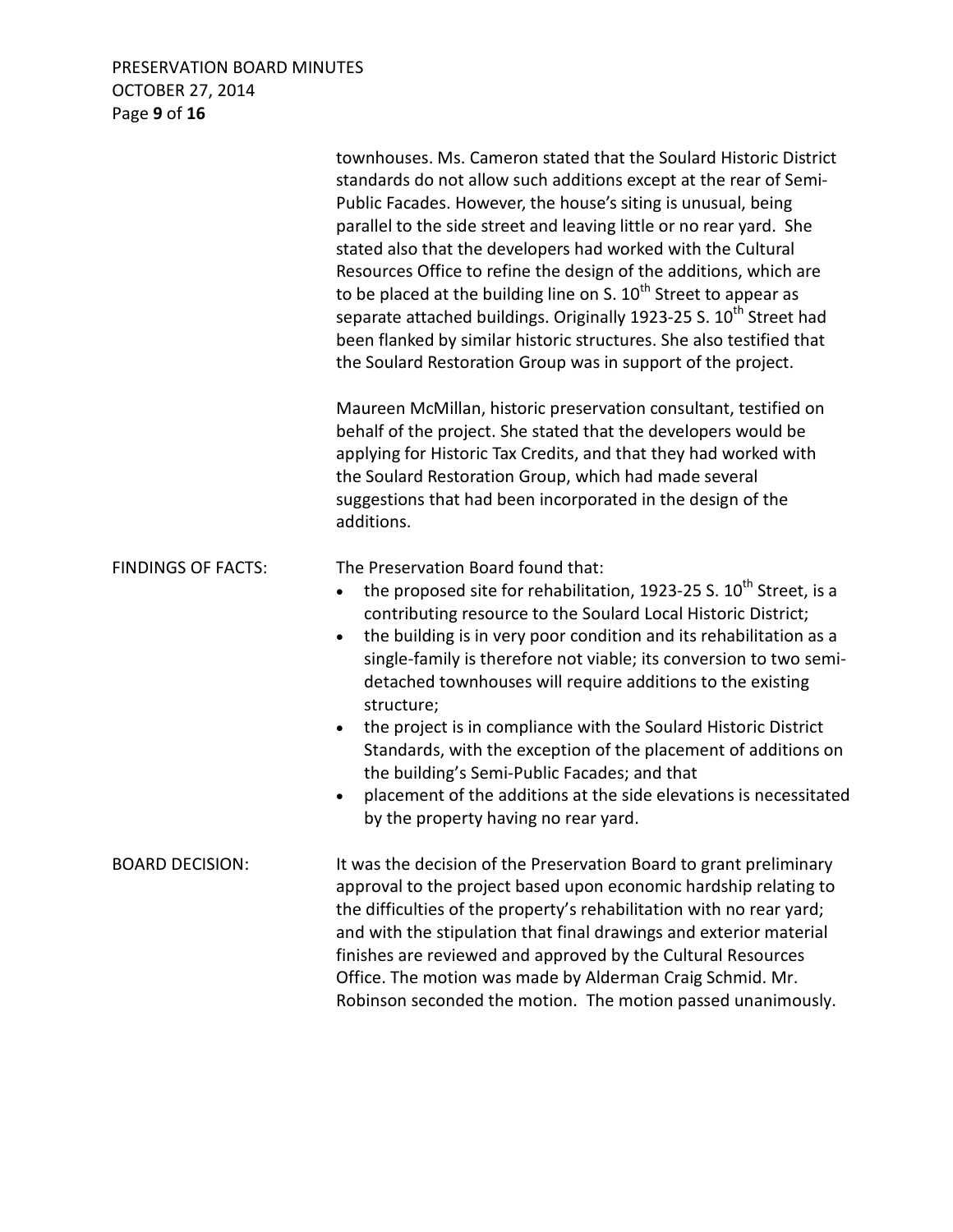# **APPEALS OF DENIALS**

| F. | 2014.0583                                                                   | <b>2225 CHIPPEWA STREET</b>   | <b>MARINE VILLA NATIONAL REGISTER DIST.</b>                                                                                                                                                                                                                                                                                                                                                                                                                                                                                                                                                                                                                                                                                                                                                               |
|----|-----------------------------------------------------------------------------|-------------------------------|-----------------------------------------------------------------------------------------------------------------------------------------------------------------------------------------------------------------------------------------------------------------------------------------------------------------------------------------------------------------------------------------------------------------------------------------------------------------------------------------------------------------------------------------------------------------------------------------------------------------------------------------------------------------------------------------------------------------------------------------------------------------------------------------------------------|
|    | <b>Owner: Abigail Young Willis</b><br><b>Applicant: Sultan Construction</b> |                               |                                                                                                                                                                                                                                                                                                                                                                                                                                                                                                                                                                                                                                                                                                                                                                                                           |
|    | <b>DEMOLITION PLAN:</b>                                                     | dwelling.                     | Appeal of the Director's denial to demolish a single-family                                                                                                                                                                                                                                                                                                                                                                                                                                                                                                                                                                                                                                                                                                                                               |
|    | PROCEEDINGS:                                                                | 27, 2014 meeting.             | On October 27, 2014, the Preservation Board of the City of St.<br>Louis met, pursuant to Ordinance #64689 of the City Code, to<br>resume consideration of an appeal of the Director's Denial of a<br>demolition permit application for 2225 Chippewa Street located in<br>the Marine Villa Neighborhood National Register District. At her<br>request, the consideration of the appeal at the July 28, 2014<br>Preservation Board meeting was deferred for three months. Ms.<br>Willis advised the Director of the Cultural Resources Office that<br>she was ready to appear before the Board again at the October                                                                                                                                                                                        |
|    |                                                                             |                               | Board members Richard Callow, Alderman Craig Schmid, Mike<br>Killeen, David Visintainer, Melanie Fathman and Anthony<br>Robinson were present for the testimony for this agenda item.                                                                                                                                                                                                                                                                                                                                                                                                                                                                                                                                                                                                                     |
|    |                                                                             | 28, 2014 meeting.             | Betsy Bradley, Director of the Cultural Resources Office, made a<br>presentation that summarized preliminary findings from the July                                                                                                                                                                                                                                                                                                                                                                                                                                                                                                                                                                                                                                                                       |
|    |                                                                             | as evidence of the vandalism. | Attorney Erik Zorumski, representing the owner, requested that<br>the Preservation Board overturn the denial and approve<br>demolition based on several points. In support of an assertion of<br>structural unsoundness, he submitted two engineering reports<br>and a report from the owner's insurance company that it<br>considers the building an entire loss. He reported that four real<br>estate firms refused to list the property for sale due to the<br>damage and cost of rehabilitation and noted that the two<br>adjacent properties were vacant. He did not submit any evidence<br>to support these statements. He stated that since the fire vandals<br>had stripped the building of its metals, including copper wiring<br>and the HVAC system. No police reports were filed and provided |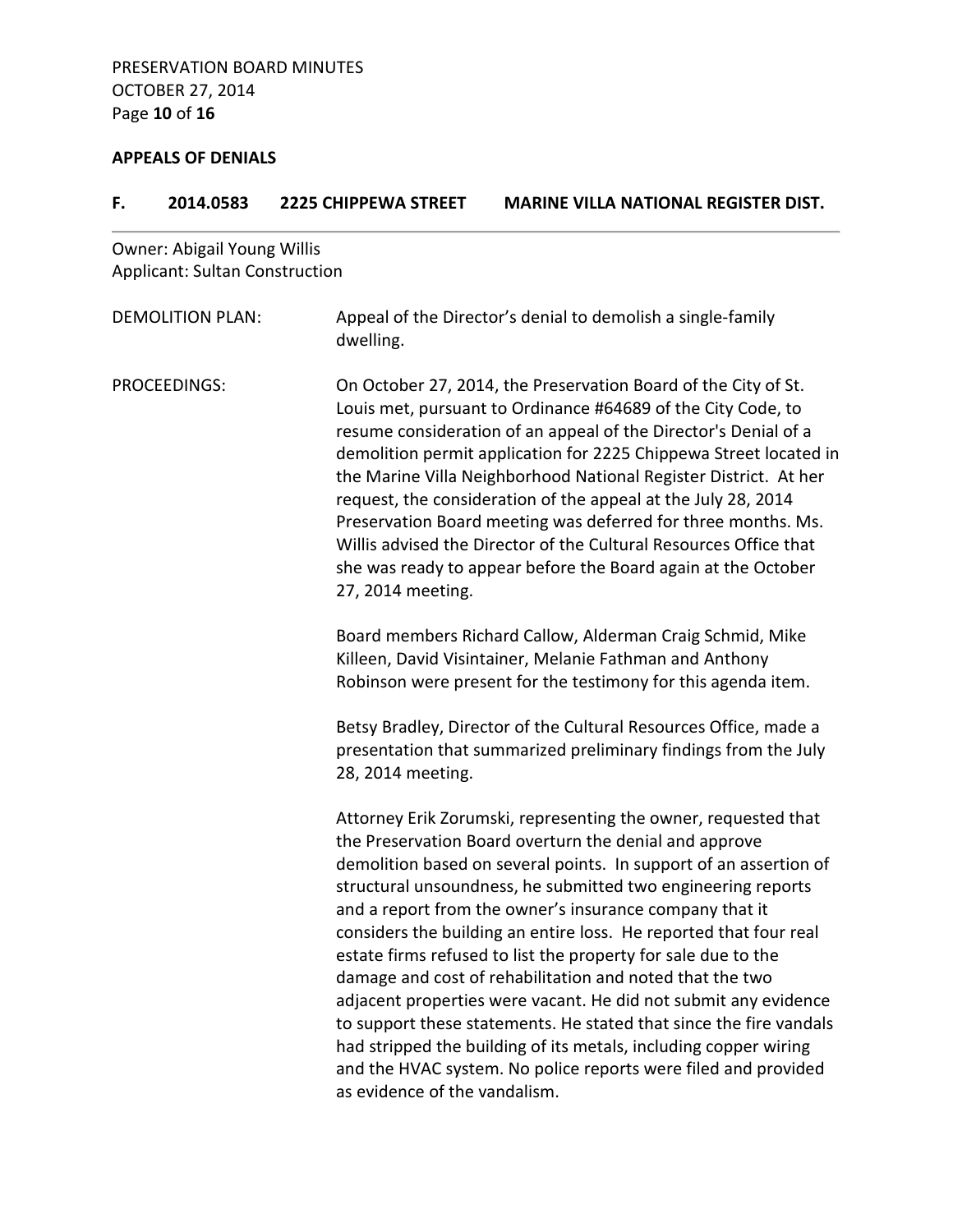# PRESERVATION BOARD MINUTES OCTOBER 27, 2014 Page **11** of **16**

|                           | Kara Spencer, representing the Marine-Villa Neighborhood<br>Association, reported on the owner's interactions with the group<br>and the Association's opposition to demolition approval. She<br>noted the highly visible location of the house and that the group<br>had reviewed the engineering reports and stated that much of the<br>deterioration had occurred before the fire due to years of neglect.<br>Ms. Spencer stated that the Neighborhood Association's efforts to<br>assist the owner in marketing the property were rebuffed, as well<br>as their suggestion that insurance money be used to stabilize the<br>property. She reported that the Neighborhood Association<br>requests that the Preservation Board not approve demolition until<br>there has been a legitimate effort to market the property.                                                                                                                                                                                                                                                                                                                                                                                                                                                                      |
|---------------------------|-------------------------------------------------------------------------------------------------------------------------------------------------------------------------------------------------------------------------------------------------------------------------------------------------------------------------------------------------------------------------------------------------------------------------------------------------------------------------------------------------------------------------------------------------------------------------------------------------------------------------------------------------------------------------------------------------------------------------------------------------------------------------------------------------------------------------------------------------------------------------------------------------------------------------------------------------------------------------------------------------------------------------------------------------------------------------------------------------------------------------------------------------------------------------------------------------------------------------------------------------------------------------------------------------|
| <b>FINDINGS OF FACTS:</b> | The Preservation Board found that:<br>2225 Chippewa is a contributing resource to the Marine Villa<br>$\bullet$<br>Neighborhood National Register Historic District and is located<br>in a Preservation Review District; it is a Merit building under<br>the definition of Ordinance #64689;<br>Ordinance #64689 states that the demolition of Merit or<br>$\bullet$<br>Qualifying Structures shall not be approved except in unusual<br>circumstances;<br>the lower story and brick walls of the second story portion<br>$\bullet$<br>of 2225 Chippewa appear to be in sound condition.<br>the economic feasibility and hardship associated with this<br>٠<br>property must consider several factors, including costs, the<br>likelihood of financing, and the availability of state and/or<br>federal historic tax credits;<br>the location of the building between two other historic, but<br>$\bullet$<br>vacant, buildings highlights its importance in the historic<br>streetscape and district, but adds to the challenge of the<br>economics of the recovery of the building;<br>no subsequent construction is proposed; and that<br>٠<br>an insurance payment of \$296,000, \$74,000 of which is held<br>$\bullet$<br>by the city, is available for the stabilization of the building. |
| <b>BOARD ACTION:</b>      | It was the decision of the Preservation Board to uphold the<br>Director's denial of the demolition application for 2225<br>Chippewa and requests that appropriate steps be taken<br>to stabilize and preserve the building. The motion was made<br>by Board Member Anthony Robinson. Alderman Schmid<br>seconded the motion. The motion passed unanimously.                                                                                                                                                                                                                                                                                                                                                                                                                                                                                                                                                                                                                                                                                                                                                                                                                                                                                                                                     |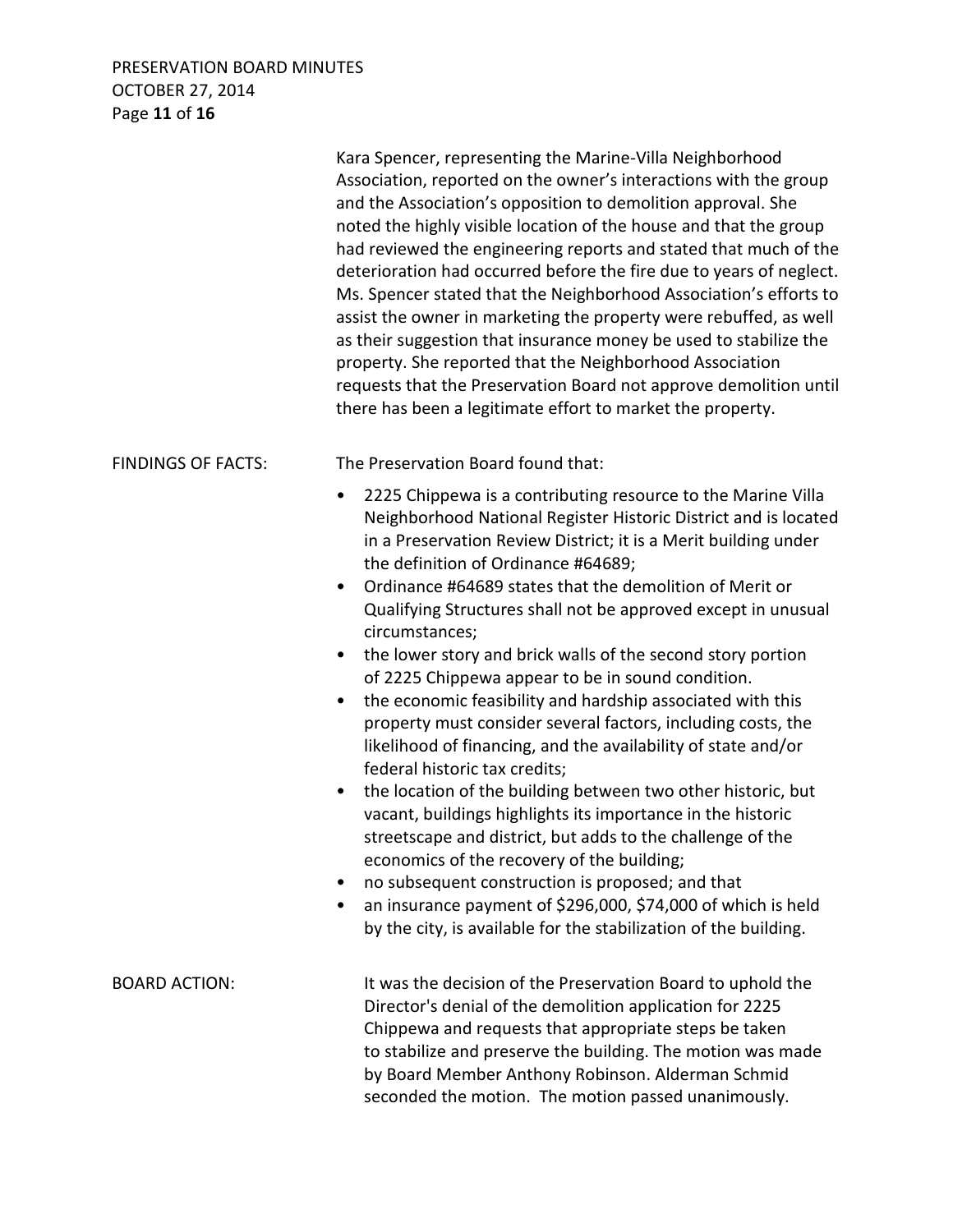### **G. 2014.0864 2861 MISSOURI AVENUE BENTON PARK HISTORIC DISTRICT**

## Owner/Applicant: STL Real Estate Properties LLC – Brett Johnson

| <b>RESIDENTIAL PLAN:</b>  | Appeal of the Director's denial to retain windows installed<br>without a permit.                                                                                                                                                                                                                                                                                                                                                            |
|---------------------------|---------------------------------------------------------------------------------------------------------------------------------------------------------------------------------------------------------------------------------------------------------------------------------------------------------------------------------------------------------------------------------------------------------------------------------------------|
| PROCEEDINGS:              | On October 27, 2014, the Preservation Board of the City of St.<br>Louis met, pursuant to Ordinance #64689 of the City Code, to<br>consider an appeal of the Director's Denial of a building permit<br>application to retain vinyl windows at 2861 Missouri in the Benton<br>Park Local Historic District. The appellant, Brett Johnson of STL<br>Real Estate Properties LLC, submitted the application and the<br>appeal.                   |
|                           | Board members Richard Callow, Alderman Craig Schmid, Melanie<br>Fathman, Mike Killeen, David Visintainer and Anthony Robinson<br>were present for the testimony for this agenda item.                                                                                                                                                                                                                                                       |
|                           | Andrea Gagen of the Cultural Resources Office made a<br>presentation that examined the sections of City Ordinance<br>#67175, which sets forth the standards for residential<br>rehabilitation in the Benton Park Local Historic District. She<br>testified that the project was not in compliance with the<br>standards as the windows were located on a Semi-Public façade<br>and they did not replicate the profiles of historic windows. |
|                           | Ms. Gagen entered into the record certified copies of Ordinances<br>#64689, as revised by #64925 and #67175; the Board agenda and<br>the PowerPoint presentation for 2861 Missouri; and the building<br>permit application.                                                                                                                                                                                                                 |
|                           | Brett Johnson and Ryan Wessels from STL Real Estate Properties<br>LLC, the appellants, testified on their own behalf, stating that they<br>wished to keep the vinyl windows due to the cost of replacing<br>them.                                                                                                                                                                                                                           |
| <b>FINDINGS OF FACTS:</b> | The Preservation Board found that:                                                                                                                                                                                                                                                                                                                                                                                                          |
|                           | 2861 Missouri is located in the Benton Park Historic District;<br>the current vinyl windows were installed without a permit;<br>$\bullet$<br>the building is 16 % feet from the neighboring building,<br>$\bullet$<br>making it a Semi-Public façade under the historic district<br>standards;                                                                                                                                              |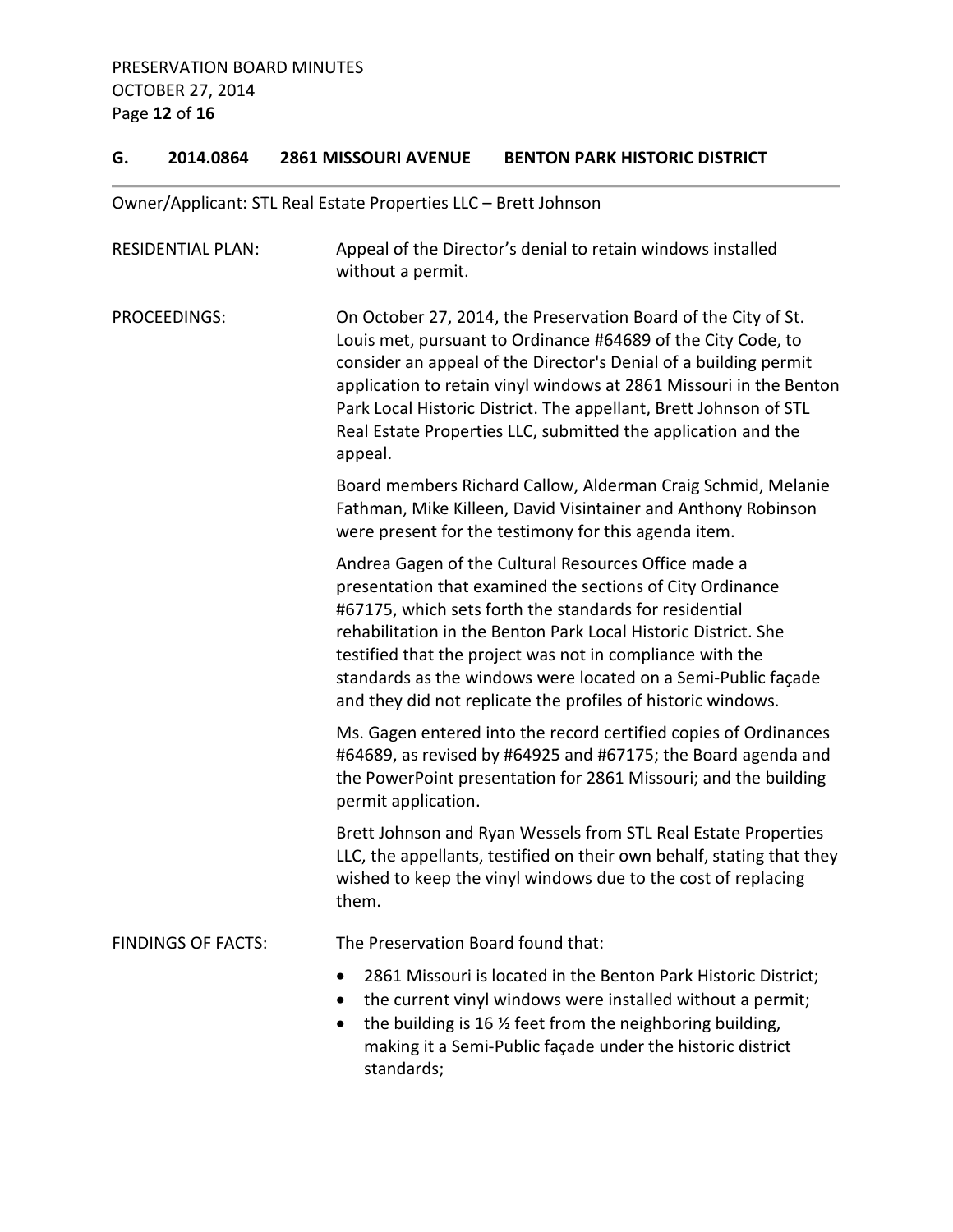PRESERVATION BOARD MINUTES OCTOBER 27, 2014 Page **13** of **16**

|                        | the vinyl windows do not comply with the historic district<br>standards;<br>the front-facing windows have been replaced with compliant<br>$\bullet$<br>windows; and<br>the replacement the eight side windows would be an<br>$\bullet$<br>additional cost to the project.                                                                                              |
|------------------------|------------------------------------------------------------------------------------------------------------------------------------------------------------------------------------------------------------------------------------------------------------------------------------------------------------------------------------------------------------------------|
| <b>BOARD DECISION:</b> | It was the decision of the Preservation Board to overturn the<br>Director's denial of the building permit because of the cost<br>associated with replacing the eight windows. The motion was<br>made by Alderman Schmid. Mr. Visintainer seconded the motion<br>Board Members Mike Killeen and Anthony Robinson opposed the<br>motion. The motion passed three to two. |

#### **H. 2014.1290 2123 ANN AVENUE McKINLEY HEIGHTS HISTORIC DISTRICT**

Owner/Applicant: Timothy W. Miles

| <b>RESIDENTIAL PLAN:</b> | Appeal of the Director's denial to retain windows installed<br>without a permit                                                                                                                                                                                                                                                                                                                                                                                                        |
|--------------------------|----------------------------------------------------------------------------------------------------------------------------------------------------------------------------------------------------------------------------------------------------------------------------------------------------------------------------------------------------------------------------------------------------------------------------------------------------------------------------------------|
| <b>PROCEEDINGS:</b>      | On October 27, 2014, the Preservation Board of the City of St.<br>Louis met, pursuant to Ordinance #64689 of the City Code, to<br>consider an appeal of the Director's Denial of a building permit<br>application to retain non-conforming windows at 2123 Ann in<br>the McKinley Heights Local Historic District.<br>Timothy W. Miles, the appellant, submitted the application and<br>the appeal.                                                                                    |
|                          | Board members Richard Callow, Alderman Craig Schmid, Melanie<br>Fathman Mike Killeen, David Visintainer and Anthony Robinson<br>were present for the testimony for this agenda item.                                                                                                                                                                                                                                                                                                   |
|                          | Andrea Gagen of the Cultural Resources Office made a<br>presentation that examined the sections of City Ordinance<br>#67901, which sets forth the standards for residential<br>rehabilitation in the McKinley Heights Local Historic District. She<br>testified that the project was not in compliance with the<br>McKinley Heights Historic District Standards as the windows were<br>located on a Semi-Public façade and they did not replicate the<br>profiles of historic windows. |
|                          | Ms. Gagen entered into the record certified copies of Ordinances<br>#64689, as revised by #64925 and #67901; the Board agenda and                                                                                                                                                                                                                                                                                                                                                      |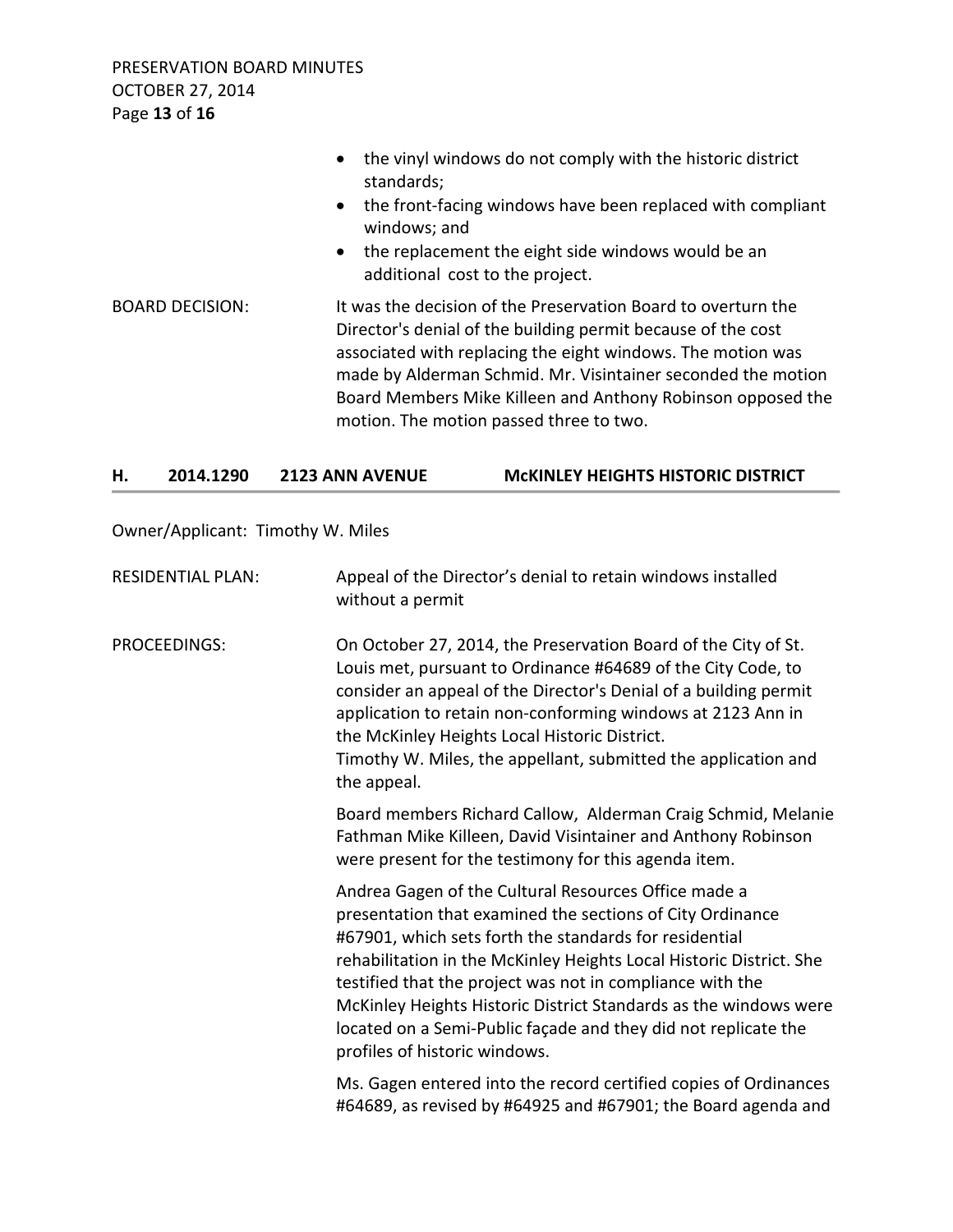PRESERVATION BOARD MINUTES OCTOBER 27, 2014 Page **14** of **16**

|                           | the PowerPoint presentation for 2123 Ann; and the building<br>permit application.                                                                                                                                                                                                                                                                                            |
|---------------------------|------------------------------------------------------------------------------------------------------------------------------------------------------------------------------------------------------------------------------------------------------------------------------------------------------------------------------------------------------------------------------|
|                           | Timothy W. Miles testified on his own behalf, stating that he<br>wished to keep the non-compliant windows due to the cost of<br>replacing them.                                                                                                                                                                                                                              |
| <b>FINDINGS OF FACTS:</b> | The Preservation Board found that:                                                                                                                                                                                                                                                                                                                                           |
|                           | 2123 Ann is located in the McKinley Heights Historic District;<br>٠                                                                                                                                                                                                                                                                                                          |
|                           | the current vinyl windows were installed without a permit;<br>$\bullet$                                                                                                                                                                                                                                                                                                      |
|                           | the building is located on an alley and is more than 15 feet<br>$\bullet$<br>from the neighboring structure;                                                                                                                                                                                                                                                                 |
|                           | the aluminum windows do not comply with the historic<br>$\bullet$<br>district standards;                                                                                                                                                                                                                                                                                     |
|                           | the wrapping and storm window frames have been removed;<br>$\bullet$                                                                                                                                                                                                                                                                                                         |
|                           | the front-facing windows have been replaced with compliant<br>$\bullet$<br>windows;                                                                                                                                                                                                                                                                                          |
|                           | the McKinley Heights Neighborhood Association supports the<br>$\bullet$<br>owner; and                                                                                                                                                                                                                                                                                        |
|                           | the replacement of the five side windows would be a major<br>$\bullet$<br>cost to the project.                                                                                                                                                                                                                                                                               |
| <b>BOARD DECISION:</b>    | It was the decision of the Preservation Board to overturn the<br>Director's denial of the building permit application due to financial<br>considerations associated with replacing the five<br>windows. The motion was made by Board Member Mike Killeen.<br>Mr. Visintainer seconded the motion. Mr. Anthony Robinson<br>opposed the motion. The motion passed four to one. |

#### **I. 2014.1342 1917 RUTGER LAFAYETTE SQUARE HISTORIC DISTRICT**

Owner/Applicant: JLSK Properties – Leonard Adewunmi

| <b>COMMERCIAL PLAN:</b> | Appeal of the Director's denial to convert warehouse into |
|-------------------------|-----------------------------------------------------------|
|                         | residential and commercial.                               |

PROCEEDINGS: On October 27, 2014, the Preservation Board of the City of St. Louis met, pursuant to Ordinance #64689 of the City Code, to consider an appeal of the Director's Denial of a building permit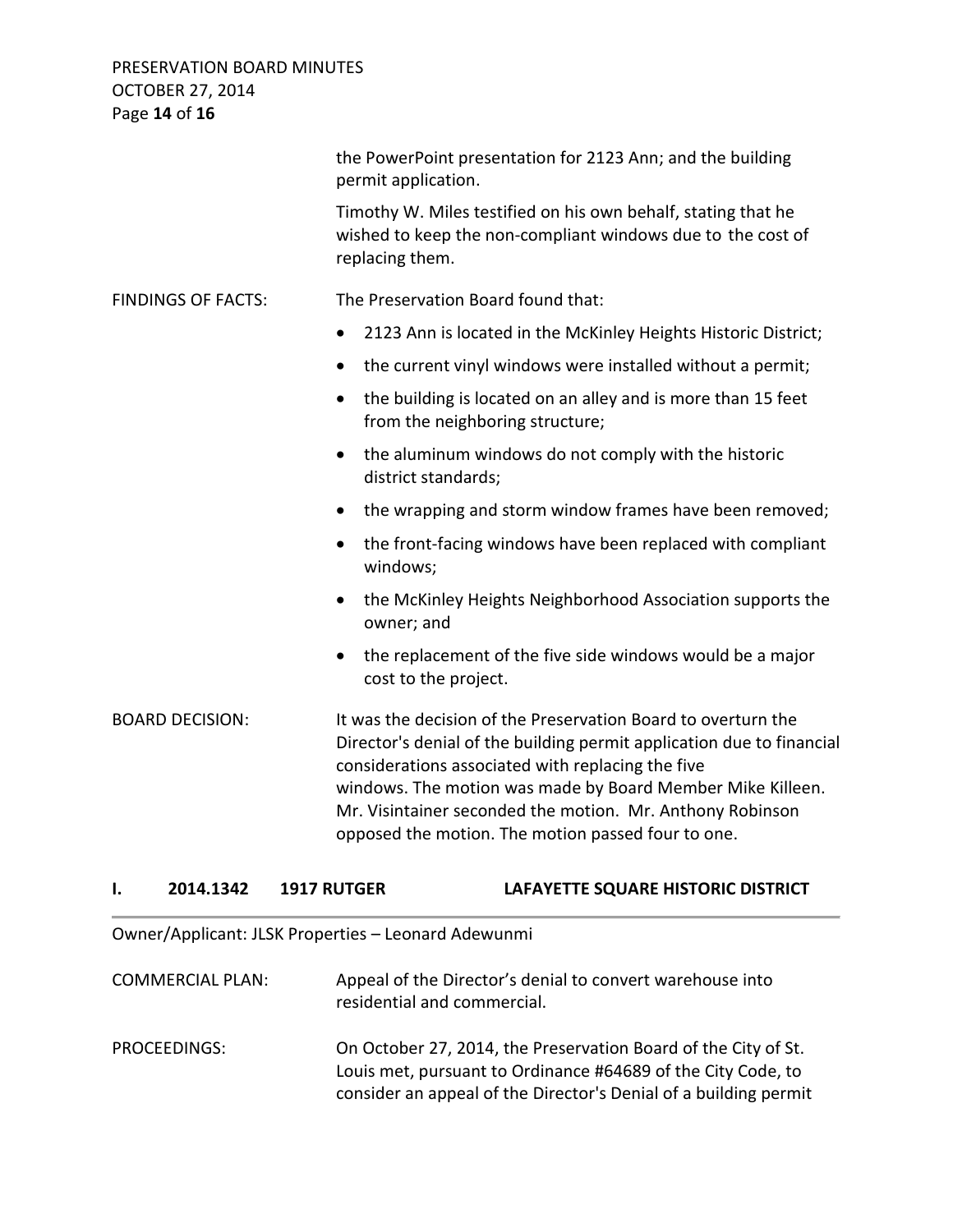PRESERVATION BOARD MINUTES OCTOBER 27, 2014 Page **15** of **16**

 application for exterior alterations at 1917 Rutger in the Lafayette Square Local Historic District. The appellant, Leonard Adewunmi of JLSK Properties LLC, submitted the application and the appeal. Board members Richard Callow (Chairman), Alderman Craig Schmid, Melanie Fathman Mike Killeen, David Visintainer and Anthony Robinson were present for the testimony for this agenda item. Andrea Gagen of the Cultural Resources Office made a presentation that examined the sections of City Ordinance #69112, which sets forth the standards for residential rehabilitation in the Lafayette Square Local Historic District. She testified that the project was not in compliance with the Lafayette Square Historic District Standards in regard to changes to the existing openings, infill of windows, and changes to the parking lot and fencing. Ms. Gagen entered into the record certified copies of Ordinances #64689, as revised by #64925, and #69112; the Board agenda and the PowerPoint presentation for 1917 Rutger; and the building permit application. Al Levine, architect for the appellant, testified on the owner's behalf, stating that they were willing to alter their plans for the Mississippi garage door and the infilled windows. Leonard Adewunmi or JLSK Properties LLC, the appellant, also testified on his own behalf. FINDINGS OF FACTS: The Preservation Board found that: • 1917 Rutger is located in the Lafayette Square Historic District;

- the owner is willing to alter the proposed window infill to comply with the historic district standards;
- the owner is willing to change the method of infill below the windows on the Mississippi elevation;
- the windows to replace the infilled door openings on the alley elevation do not comply with the historic district standards;
- the windows to replace the garage door on the Rutger elevation do not comply with the historic district standards; and